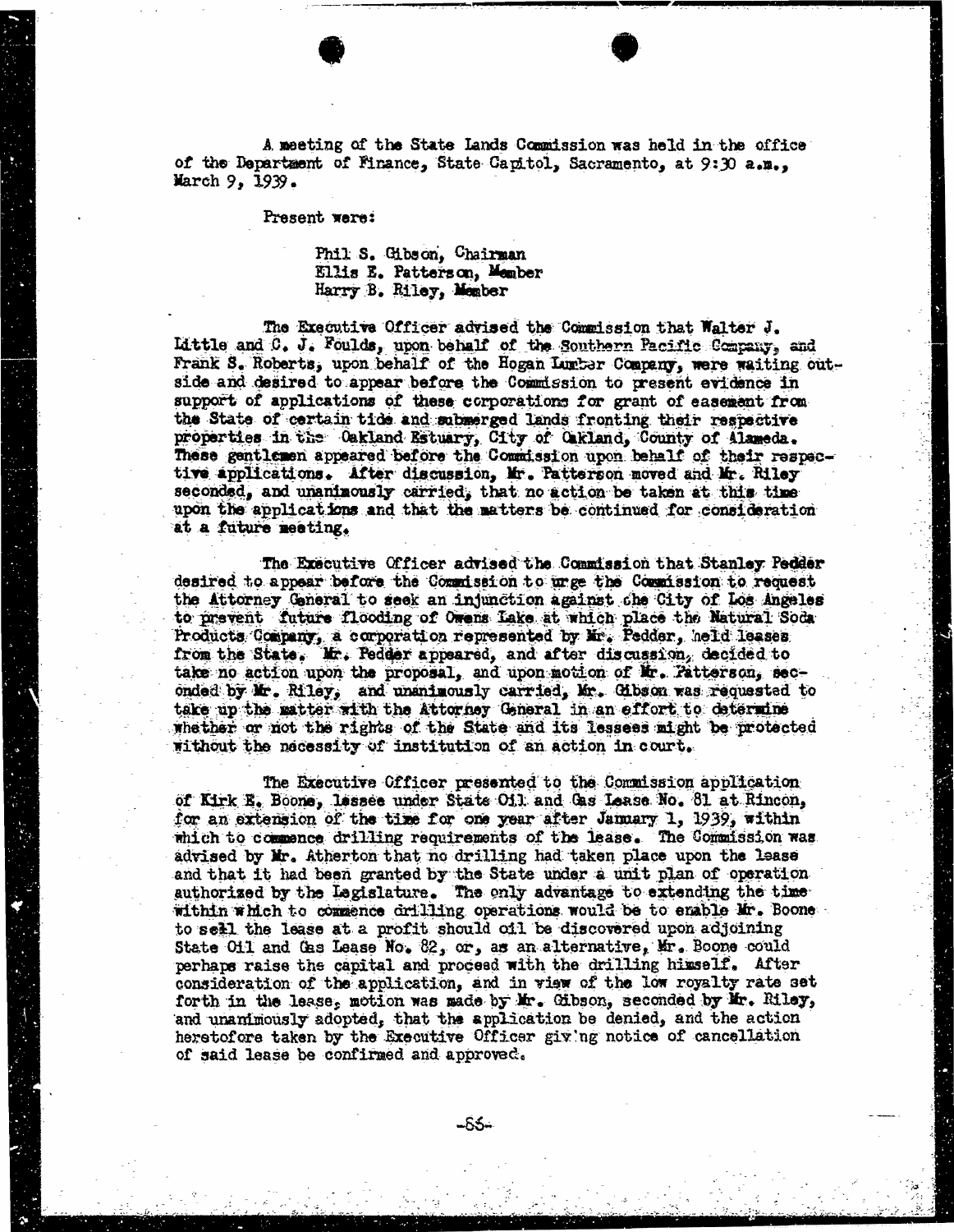The application of Stamex Cil and Gas Company of Beverly Hills was presented to the Commission. In this application, the applicant seeks approval by the Commission of a so-called working agreement with the lessee of State Oil and Gas Lease No. 16 at Summerland, California. The plan set forth in the agreement contemplates drilling on either the uplands or the tidelands.

Upon motion of Mr. Gibson, seconded by Mr. Riley, and unanimously carried, the Commission refused to give its approval to said working agreement.

A report was made by the Executive Officer of negotiations with Standard Oil Company of California to obtain a compensatory agreement whereby the State of California would receive royalty on account of gas being extracted by this company at Mcdonald Island, San Joaquin County, California. It was explained that Standard Of1 Company is agreeable to an agreement whereby it would accept the State's findings respecting the ariount of land contained in beds or rivers and sloughs within the limits of the field which is about 8.28% of the field, and pay the State the same royalty of 123%, the same as that being paid to the company's lessees in the field upon a market price of 7 cents per thousand cubic feet. The Executive Officer presented figures from the books of the Standard oil Company which showed of the 8 wells drilled in the field, 7 produced during the month of January 37, 121,000 cubic feet of gas. It was requested by the Executive Officer that authority be given to negotiate an Agreement with the Standard Of1 Company on the basis hereinbefore set forth. It was. the opinion of Mr. Gibson that no action should be taken and the matter should be passed for the present.

The Commission was advised by the Executive Officer of negotiations with Amorada Petroleum Corporation to obtain a compensatory agreement with that corporation, Standard Oil Company of C.lifornia, the Texas Company, the Superior Oil Company, to compensate the State on account of drainage of gas from lands of the State under the bed of the Sacramento River and adjacent sloughs and . ivers hear Rio Vista, California. The Executive Officer recommended that is ba authorized to continus the negotiations in an attempt to obtain consent of he operators in the field to the payment of a royalty of 12% upon the propertionate amount of gas being drained by the operators, such agreement, however, to contain a clause empowering the Amerada and other corporations on the one hand and the State on the other, to cancel upon reasonable notice. Upon motion of Mr. Gibson, seconded by Mr. Riley, and unanimously carried, the Executive Officer was authorized to continus negotiations with the companies above named in order to obtain an agreement such as hereinbefore mentioned and to present such agreement if obtained at the next meeting for consideration of the Commission.

At this time Kr. Gibson excused himself from the meeting and did not participate is further proceedings for this day.

The application of the Southwest Exploration Company, grantee under Agreement for Easement No. 392, Huntington Beach, for temporary suspension of requirements to drill offset well to Standard Oil Company Well No. 31 was presented to the Commission,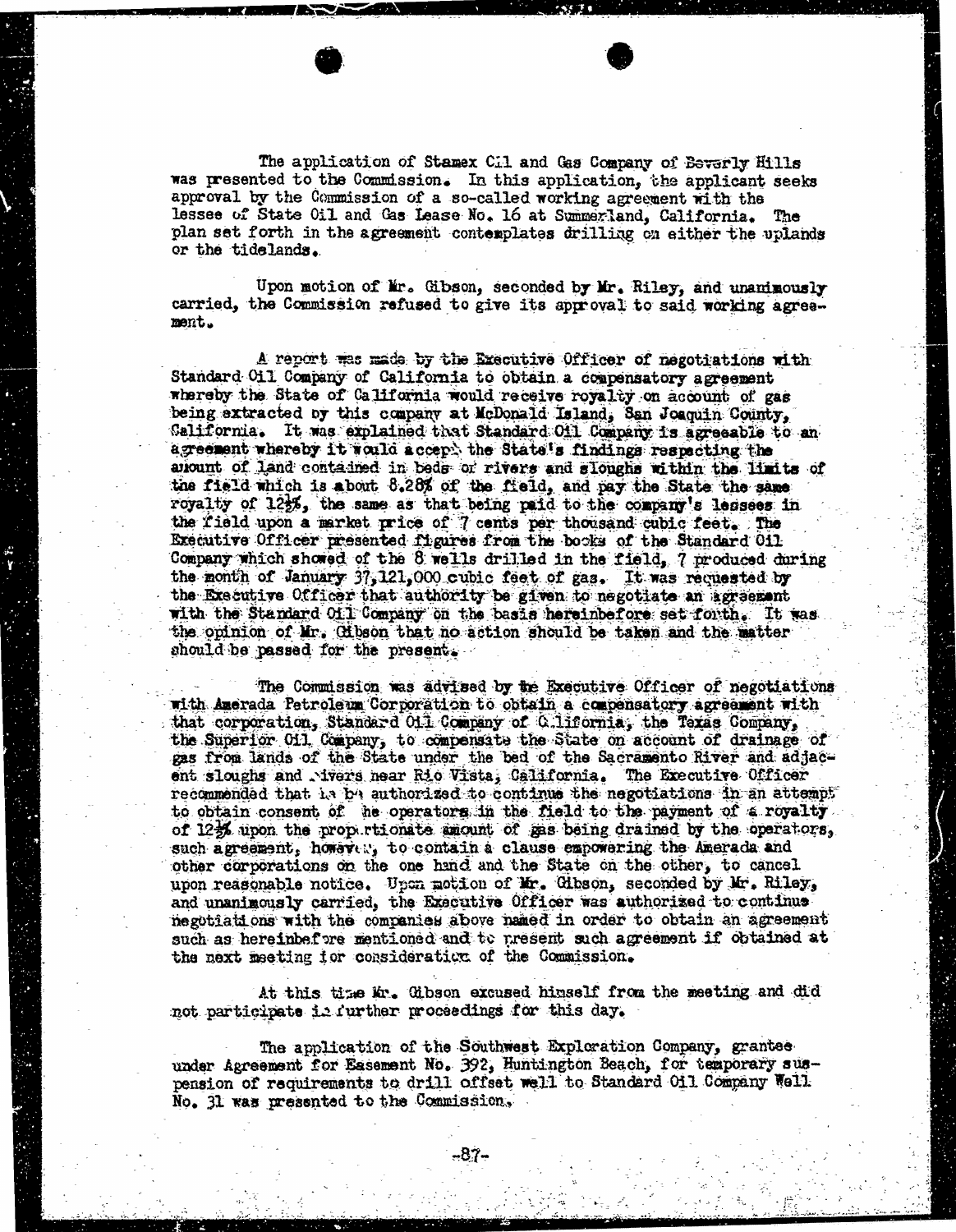Upon motion of Mr. Patterson, seconded by Mr. Riley, and unanimously carried, the Executive Officer was authorized to approve an agreement in accordance with the application of the Southwest Exploration Company.

The action of the Executive Officer in approving application of The Termo Company, grantee under Agreement for Easement No. 272, Huntington Beach, to block off the lower portion of the well and attempt production from the upper sand, upon motion of Mr. Fatterson, seconded by Mr. Riley, and unanimously carried, was confirmed and approved.

Mr. Atherton advised the Commission that approximately 12 wells described in Agreement for Easements at Huntington Beach ware not producing and recommended that the Executive Officer be instructed to give notice to these companied of termination of the respective agreements unless they restored production within the time provided for under the default clause contained in said agreements.

On motion of Mr. Patterson, seconded by If. Riley, and unani- mously carried, the Executive Officer was instructed to take the steps and perform the acts recommended by Mr. Atherton.

The losses of State Oil and Gas Lease ... 16 at Summerland requested to be excused from accounting for 160 barrels of low gravity oil which was unavoidably lost by the leasee during a storm at Summerland and along the coast.

Upon motion of Mr. Patterson, seconded by Mr. Riley, and unandmously carried, the Executive Officer was authorized to advise the lessee that under such conditions, the lesses is not required to pay for oil unavoidably lost and therefore has no liability to the State on account of the State's royalty.

Mr. Riley moved that resolution be put as follows:

## RECITAL:

Pursuant to notice of intention of the State Lanie Commission to enter into agreements for the extraction of chalk from certain lands of the State described as follows:

> $E_2$  of the  $SE_4$  of Section 36, T. 27 N., R 4 E.,  $S$ . $B$ . $M$ .,

and  $\overline{W}$  of SE<sub>4</sub> of Section 36, T. 27 N., R. 4 E.,  $S.B.M.$ 

situate in Inyo County, California, published in accordance with law, one bid was received from George Bellis for the  $E_2$  of SEA of Section 36, T. 27  $N_{est}$ R. 4 E., S.B.M., and one bid was received from T. A. McCall for the We of SEA of Section 36, T. 27  $N_{\bullet}$ , R. 4 E., S.B.M., which bids were opened at a meeting of the State Lands Commission held in Los Angeles on February 10. It appears that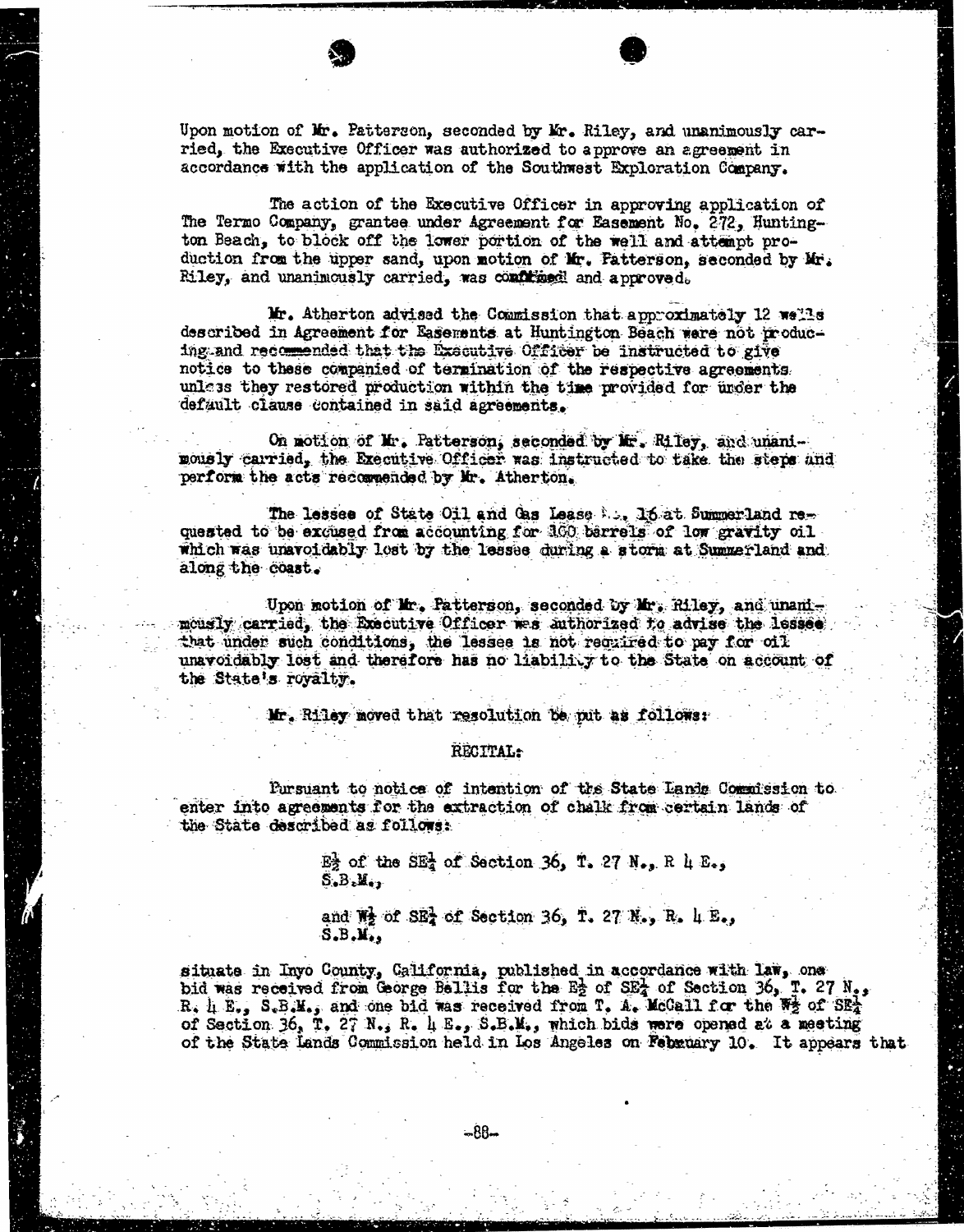the respective bidders have the qualifications set forth in the "State Lands Act of 1938" and have met all of the requirements of the "State Lands Act of 1938" and said notice of this Commission, and that George Bellis is the highest qualified bidder for the  $E_2$  of  $SE_4$  of Section 36, T. 27 N., R. 4 E., S.B.M., and that T. A. McCall is the highest quali-<br>fied bidder for the Wg of SEA of Section 36, T. 27 N., R. 4 E., S.B.M.

NOW THEREFORE BE IT RESOLVED That the bid of George Bellis for the  $E_2$  of  $SE_4$  of Section 36, T. 27 N., R. 4 E., S.B.M., and the bid of T. A. McCall for the  $\overline{W}$  of SE<sub>4</sub> of Section 36, T. 27 N., R. 4 E., S.B.M., be accepted as submitted, and that the Executive Officer be, and he is hereby, authorized, empowered and directed to execute upon behalf of the State Lands Commission forms of bids submitted by the respective bidders and constituting leases with the State of California, and

BE. IT FURTHER RESOLVED That the Attorney be, and be is hereby, authorised, empowered and directed to do any andall things necessary to effectuate the intents and purposes of this resolution and the "State Lands Act of 1938" insofar as applicable thereto.

The roll was called and the resolution was adopted by the following votes

## Ayes - Ellis E. Patterson Harry B. Riley

## Noes - None

By resolutions put by Mr. Patterson, seconded by Mr. Riley, and adopted by unanimous vote, the Executive Officer was authorized and directed to perform the acts, and his acts were approved and confirmed as follows:

Approval of lease of lands in Application No. 719 covering the SET of Section 36, T. 7 N., R. 1 W., S.B.M., to O. J. McKinney for a period of ten years at \$.50 per acre for camp site purposes.

2. Consent to assignment of State Land Lease No. 687, Fish Canyon, L<sub>os</sub> Angeles County.

3. To advise Otto Ellerman in accordance with opinion of the Attorney General dated February 25, 1939, No. NS 1471, the State is entitled from the patentee or his successor to participate at the rate of one-sixteenth upon all minerals produced at the mine without any deduction of any kind, whatsoever, and should it be necessary to transport the mineral or to will them, it would be proper forthe patentes or successor to deduct in ratio any such additional costs from the State's royalty.

4. Execution by the Executive Officer of a quitclaim deed or correctory deed to Gaetano Rallo, or to his successor, Joseph Costa, ering certain Lands of the Delhi State Land Settlement described as Lot 7, Block 26, of revised Delhi Tomisite of the Delhi State Land Settlement, as per official map thereof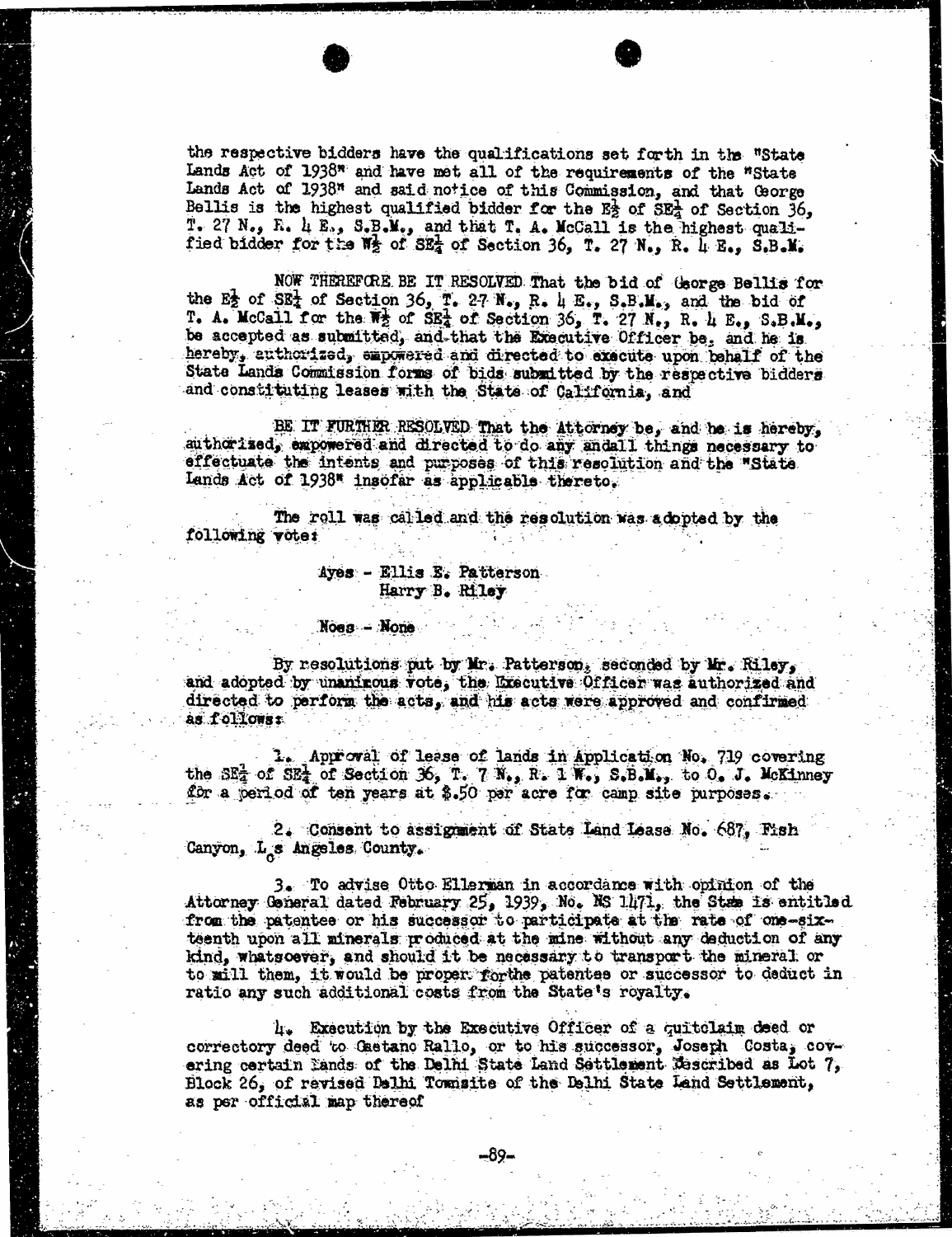recorded in Book 9, Page 39, of the records of Merced County, State of California, containing an area of .39 acres, more or less.

5. Sale to Jospeh Frederick Carter of Lot 7, Block 3, Delhi Townsite, for the sum of \$30, and authorised the Executive Officer to execute a deed in the name of and upon behalf of the State of California.

6. Directed the Executive Officer to execute in the name of, and upon behalf of, the State of California, a lease to H. B. Brady of the staff house on Lot 9, Block 25, Delhi Townuite, for one year at tha rate of \$20 per month on the understanding that the lessee be allowed the first month's rental in consideration of a performance of labor and furnishing of materials to make the premises habitable.

7. To execute in the name of, and upon behalf of, the State of California, leasa covering Block 89, Delhi State Land Settlement, to A. C. Roedell, February 21, 1939, to October 31, 1939, at a rental of one-<br>quarter of the returns.

8. The transfer by the State Controller of the sum of  $$70,000$ from the State Lands Act Fund to the General Fund and State Park Maintenance and Acquisition Fund in percents of 70 and 30 respectiely.

This meeting of the State Lands Commission was adjourned until 10 a.m.; Friday, March 10, at 306 State Capitol, Sacramento.

Present on March 10 were:

Phil S. Gibson, Chairman Ellis E. Patterson, Member Harry B. Riley, Member

By resolutions put by Mr. Patterson, seconded by Mr. Riley, and adopted by unanimous vote, the Executive Officer was authorized and directed to perform the acts, and his acts were approved and confirmed, as follows:

1. The expenditure of a sum not to exceed \$300 for certain work by the engineer of the Division in connection with the setting of tablets for bench marks between Santa Monica and Hueneme, California, upon the understanding that the Federal Government will collaborate by running levels, establishing elevations, throughout this district.

2. Directed the Executive Officer to obtain a draft of a bill to authorize the Commission to sell in its discretion small isolated tracts of swamp- and overflowed lands.

3. Approval of Application No. 4243 of Henry Elwood Peterson to purchase a small fraction of swamp and overflowed lands in the NBA of  $NE_4^L$  of Section 9, T. 5  $N_{\bullet}$ , R. 2  $E_{\bullet}$ , M.D.M., containing .45 of an acre in accordance with law at \$1.00 per acre.